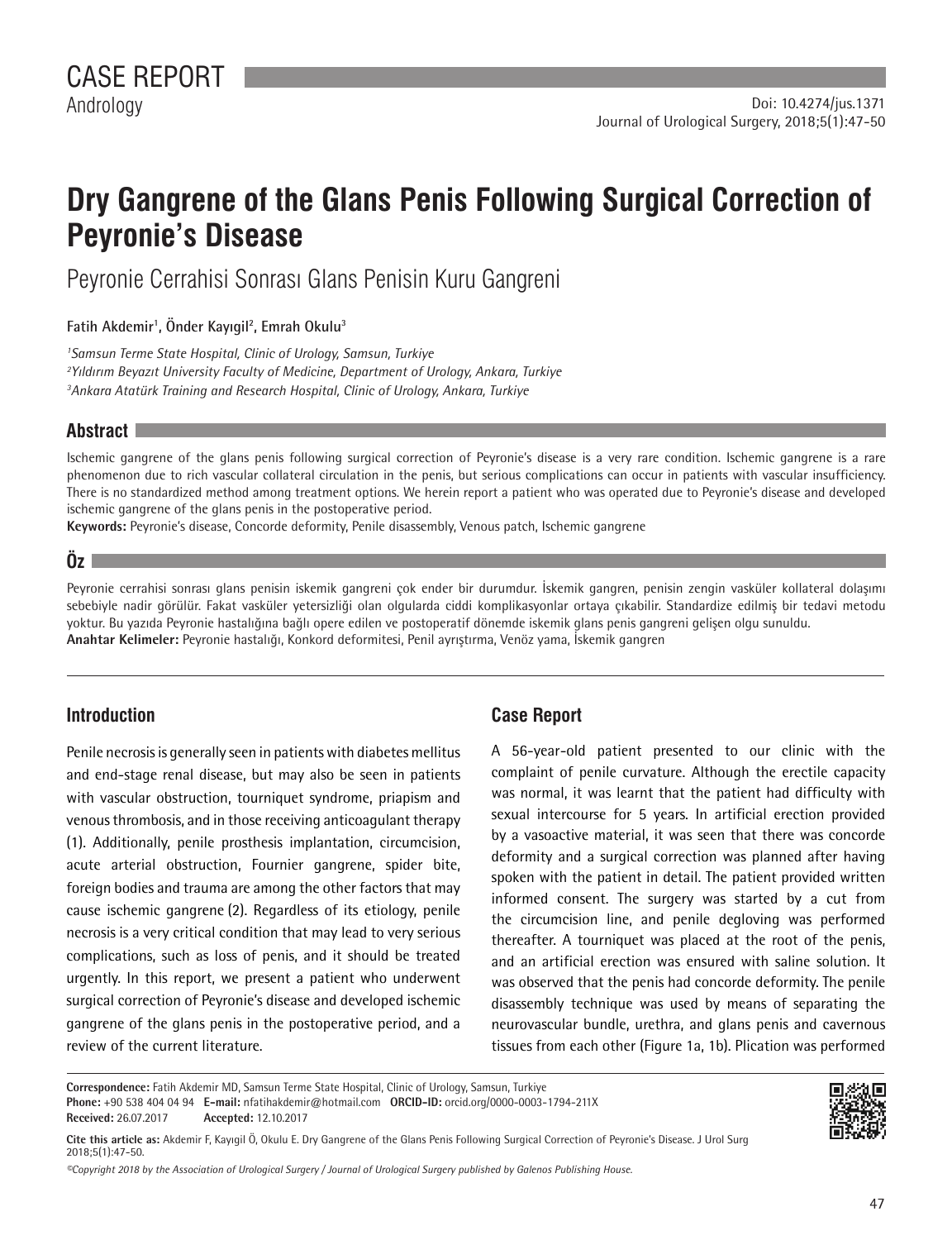to the area of curvature, and saphenous patch was applied by incising and excising the plaques in the lower part and tip of the corpora cavernosa (Figure 2a, 2b). After having corrected the corpora cavernosa, the glans penis was sutured to the corpora cavernosa. A transurethral catheter was placed and a dressing (Coban wrap) was loosely wrapped around the penis. The bandage was removed on postoperative day 1 and the transurethral catheter on day 2. It was seen on postoperative day 5 that necrosis developed on glans penis and the sub-coronal site. In this phase, pentoxifylline (3x400 mg/day), acetylsalicylic acid (300 mg/day), tadalafil (5 mg/day), enoxaparin (60 mg/day), and dipyridamole (2x75 mg/day) were started to prevent glans penis ischemia. On postoperative day 10, necrotic tissues on the glans penis and sub-coronal site were debrided. In the meantime, it was observed that cavernous tissues were separated from the glans penis and there was a clean-cut laceration on the urethra (Figure 3a, 3b, 3c, 3d). A cephalosporin derivative antibiotic was started for prophylaxis for prevention of catheter-associated infection. On postoperative day 15, the patient was operated on again for debridement, and the glans penis and the cavernous tissues were united. On the  $30<sup>th</sup>$  day, the glans penis was observed to be epithelized and there was no ischemia (Figure 4a, 4b). Pentoxifylline, tadalafil and dipyridamole were continued for 6 months. Coitus was not recommended for 3 months postoperatively and the patient reported having problem-free sexual intercourse after this period of time.



**Figure 1.** a, b) Concorde deformity of the penis and penile disassembly technique



**Figure 2.** a ,b) Cavernos incision/excision and venous patch

## **Discussion**

Penile gangrene is an infrequent complication that can occur due to many reasons. Although generally seen in patients with diabetes and end-stage renal disease, other reported causes of penile gangrene involves trauma, vessel narrowing procedures, circumcision, vasculitis (3), acute occlusion of arteries, foreign bodies, Fournier gangrene, spider bites and topical treatment with 1% gentian violet (2). Also urine extravasation, priapism, narrow bands or pressure from clothing, Wegener's



**Figure 3.** a) Ischemic necrosis of glans penis and sub-coronal area b, c) debridman of the necrotic tissue d) the view of glanulocavernosal dissociation and urethral laceration



**Figure 4.** a, b) The view of re-epithelised glans penis on postoperative day 30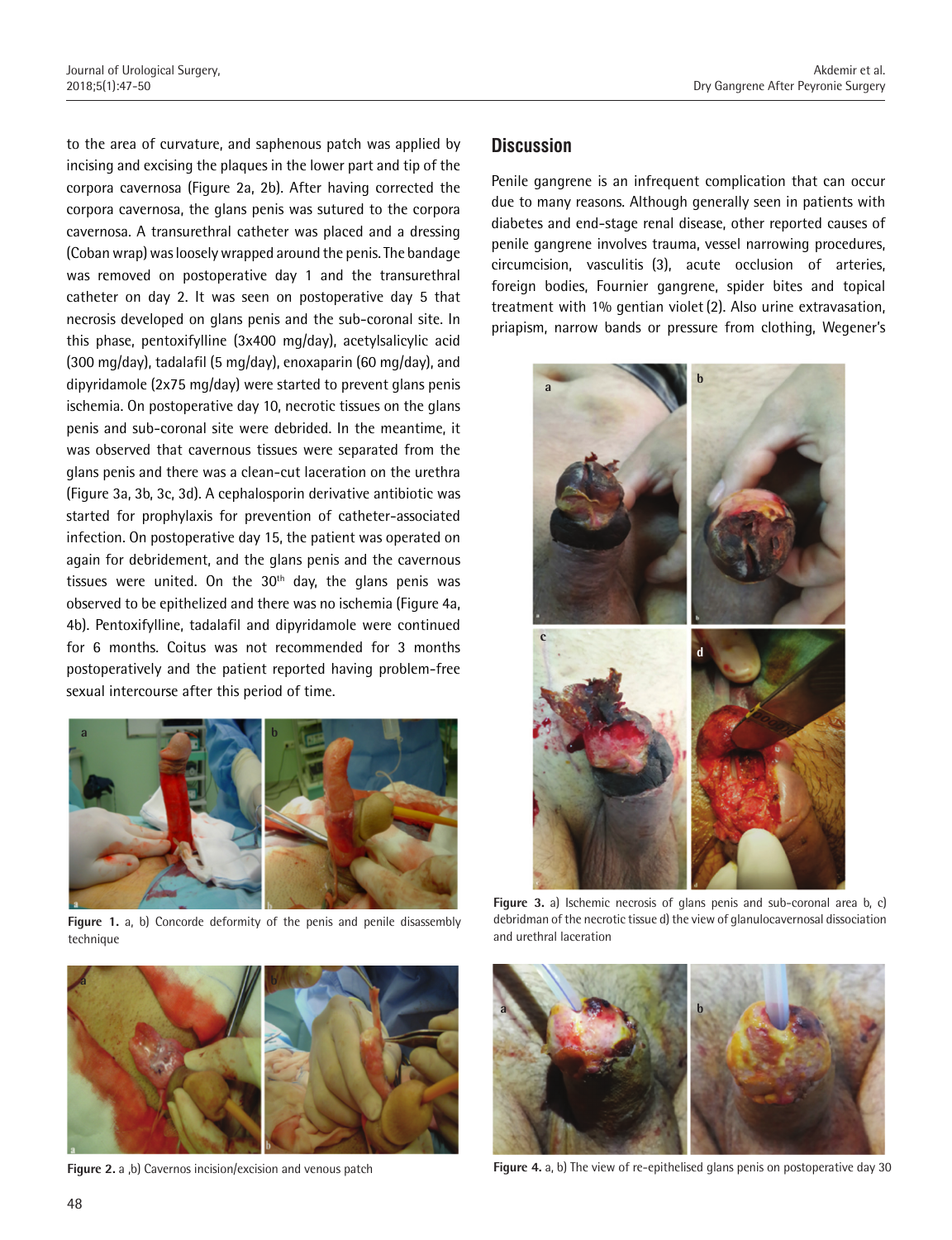granulomatosis, septic emboli due to intravenous drug abuse, penile prosthesis implantation and perivascular invasion of penile tumors have been shown to cause penile gangrenes(4).

Inability to remove out metallic and non-metallic objects that are applied to the penis to obtain a longer erection and to increase sexual stimulation and performance after erection can cause complications such as ischemia and dry gangrene besides the mechanical trauma and vascular injury (3). Penile strangulations with use of hair, ring, thread, tape and bottle neck which might be due to mental issues or autoerotic purposes have been reported (5). Ischemia of the glans penis after circumcision generally occurs secondary to the use of the local anesthetic agents during penile block (3). Cases of penile necrosis after a penile prosthesis implantation have been reported. The common feature of these cases was the presence of diabetes. Poor glycaemic control has been reported to play a role in the development of ischemia as well as superinfection (6). A rare medical condition called "calciphylaxis" is characterized by a progressive cutaneous necrosis and ischemia of the lower extremities and penis that occurs as a result of small arterial occlusions at sites of calcification regions. Ohta et al. (7) have reported a case of penile necrosis secondary to calciphylaxis and determined that calciphylaxis associated with long-term diabetes and chronic renal insufficiency were risk factor for penile necrosis.

Although there are various forms of necrosis or gangrene, they are generally divided into two groups as ischemic (dry) or infected (wet). Super-infections can be added upon ischemic necrosis. Thus, in cases of ischemic necrosis, the use of broadspectrum antibiotics is preferred. Wet gangrene developing secondary to infections caused by bacterial agents is more frequently seen in immunocompromised patients, e.g. transplant recipients, human immunodeficiency virus-positive individuals and patients with diabetes mellitus(6).

In our patient, penile plication and venous patch grafting were performed due to Peyronie's disease. The penile disassembly technique was used due to the existing concorde deformity. To the best of our knowledge, the case of glans penis necrosis after implementation of a penile disassembly technique in a patient with Peyronie's disease has not been reported. Although ischemic gangrene causes complications that can even lead to loss of penile tissues, in our patient, we were able to preserve the glans penis after treatments to re-establish micro circulation.

We assume that ischemia of the glans occurring in the postoperative period can be due to the wide dissection of the neurovascular bundle, excision of the plaque in the distal end

of the corpus cavernosum and the implementation of a venous patch. A report published by Garcia Gomez et al. (6) is also in line with our view. We also believe that transurethral catheter might have added to the development of the ischemic process.

This is not yet a standardized approach for patients suffering from penile gangrene. In our patient, we started a vasodilator therapy with pentoxifylline (3x400 mg/day) and tadalafil (5 mg/day). Also, we used low-molecular-weight heparin (enoxaparin 60 mg/day), acetylsalicylic acid (300 mg/day) and dipyridamole (2x75 mg/ day) to prevent thrombotic processes. Pentoxifylline is a peripheric vasodilator substance that is reported to be beneficial in preventing ischemic tissue damage. It has been proposed that the preventive effect of pentoxifylline on ischemia-reperfusion injury is mediated via stimulation of prostaglandin synthesis and increase in cyclic 3',5'-adenosine monophosphate after inhibition of the enzyme phosphodiesterase (2). It inhibits the free oxygen radicals as a result of inhibition of xanthine oxydase (8). Aslan et al. (2) has reported a successful treatment of severe glans penis ischemia after circumcision by pentoxifylline treatment.

Dry gangrene of the penis is a rare complication, however, it can result in serious complications. It is important to know the difference between wet and dry gangrenes and to use broadspectrum antibiotics. In cases of wet gangrene, debridement of the infected area should be done and penile amputation may be necessary. Dry gangrene cases can be followed up conservatively if there are no signs of infection. Pentoxifylline can successfully be used in severe ischemia of the glans penis. Also, early diagnosis and treatment is important to improve quality of life, to obtain good cosmetic and functional outcomes and to reduce associated morbidity and mortality.

#### **Ethics**

**Informed Consent:**  The patient signed an informed-consent agreement.

**Peer-review:** Externally peer-reviewed.

#### **Authorship Contributions**

Surgical and Medical Practices: F.A., Ö.K., Concept: F.A., E.O., Design: F.A., Ö.K., E.O., Data Collection or Processing: F.A., Ö.K., Analysis or Interpretation: F.A., Ö.K., Literature Search: F.A., Ö.K., E.O., Writing: F.A.

**Conflict of Interest:** No conflict of interest was declared by the authors.

**Financial Disclosure:** The authors declared that this study received no financial support.